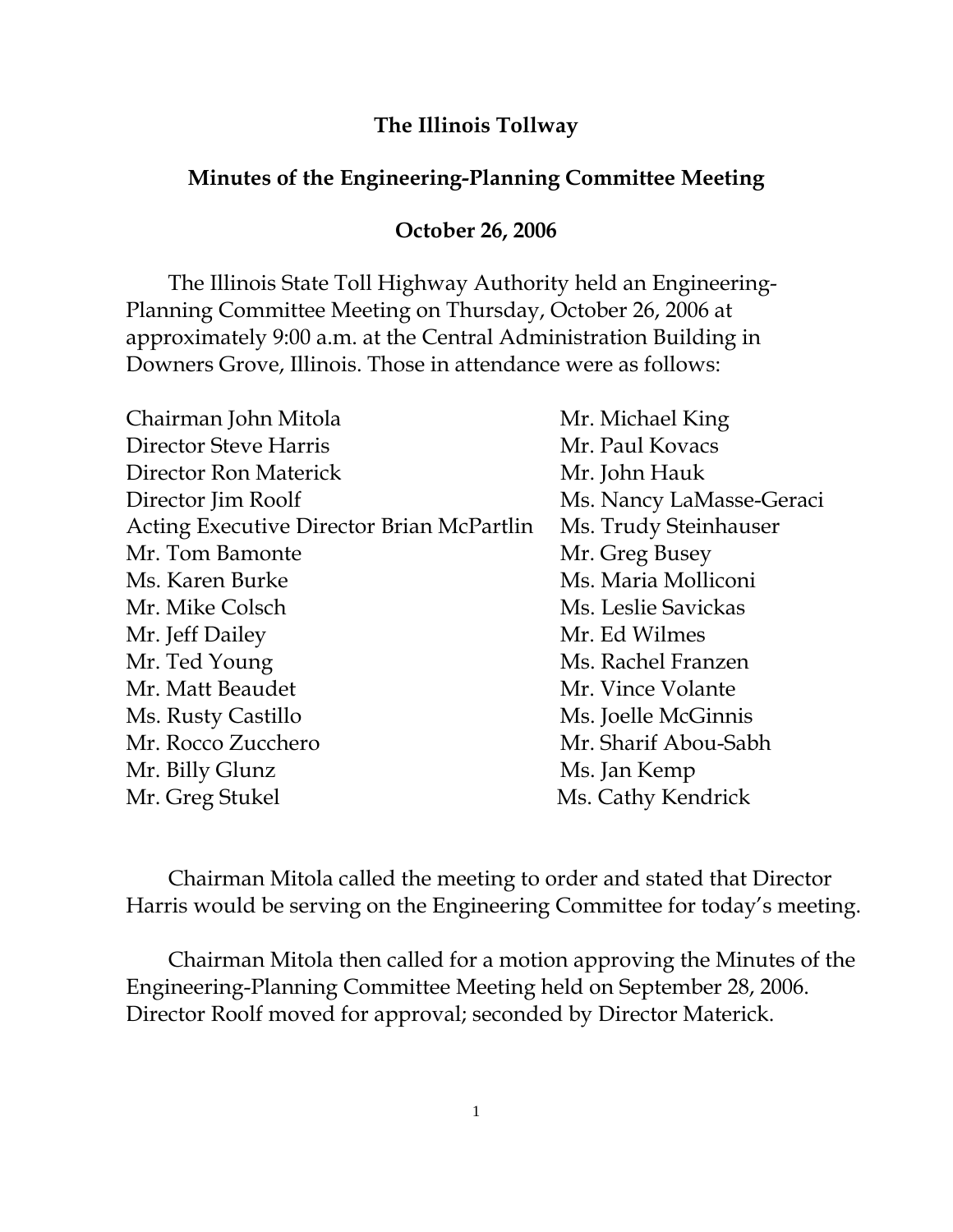Engineering-Planning Committee Meeting October 26, 2006 Page Two

 Chairman Mitola called for a voice vote, and there being "Ayes" and no "Nays", declared the motion carried.

 Chairman Mitola then called on the Chief Engineer to present his agenda. Mr. Jeff Dailey requested approval of a proposal from Burns & McDonnell on Contract I-06-5421 for Design and Construction Management Services on the Tri-State Tollway from Mile Post 40 (Balmoral) to Mile Post 52.9 (Lake Cook Road), in the amount of \$7,827,958.00.

 Chairman Mitola called for a motion approving said proposal. Director Harris moved for approval; seconded by Director Materick.

 Chairman Mitola called for a voice vote, and there being "Ayes" and no "Nays", declared the motion carried. Director Roolf abstained from voting on this contract.

 Mr. Dailey then requested approval of a proposal from IE Consultants for Supplemental Design Section Engineering Services on Contract I-05-7513, for the Archer Avenue reconstruction and widening to a five lane cross section from the I-355 Interchange to southwest of the intersection at 143rd Street, from \$1,369,701.00 by \$244,966.00 to \$1,614,667.00.

 Chairman Mitola asked if this reflected a change in the plan that the Tollway made. Mr. Dailey responded that the original plan did not include the construction of this section but after further review of the traffic numbers, IDOT had a great deal of concern that if we eliminated this section we could have traffic congestion opening up the South Extension there. We agreed with IDOT that we should go ahead and build this section of roadway which will cost about \$6 million. We'll be widening from two lanes to a five lane section. These plans have already been designed and this supplement will update and refresh what we already have.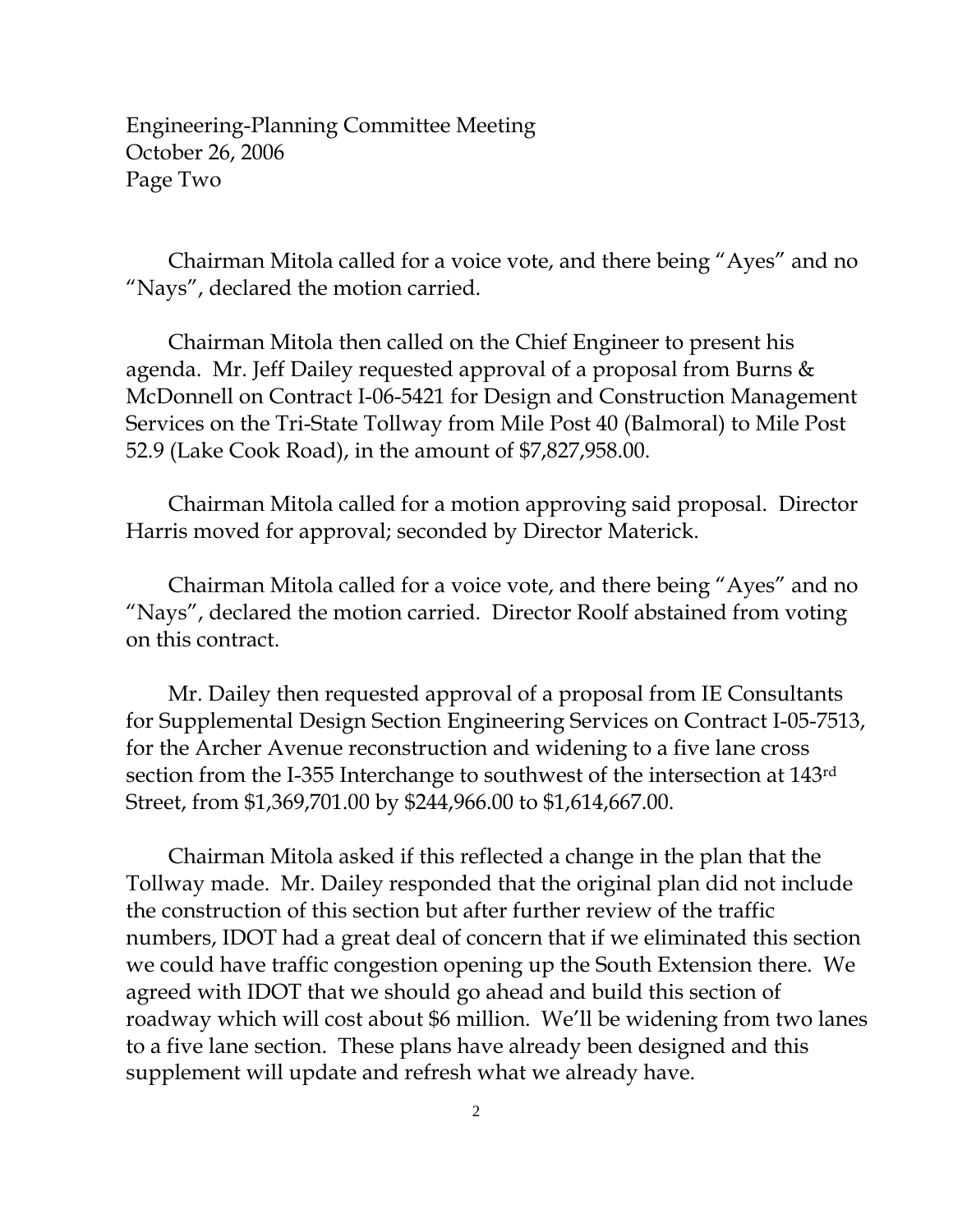Engineering-Planning Committee Meeting October 26, 2006 Page Three

 Chairman Mitola asked, "They were concerned about congestion on Archer do to traffic coming on to 355?" Mr. Dailey said "yes, but it's actually State Road."

 Chairman Mitola went on to say, "This will be incorporated into our revised rolling 10-year plan?"

 Mr. Dailey responded that this will come out of the contingency within that project fund. We're still within the \$730 million for the South Extension. This will be funded within that budgeted amount.

 Director Mitola stated, "You have to update the next 10-year plan at the end of this year and the budget process. This is clearly a scope change and you're reacting to IDOT and local communities and then Mike Colsch has to build it back into the financial plan. Make sure the process reflects that it's a real scope change. I don't think this should come out of contingency, it should be reflective of our rolling plan and how we're always making changes to address the change in needs."

 Director Roolf asked Mr. Dailey to advise Lockport and Homer Glen that this change is being made.

 Mr. Dailey then requested approval of a proposal from Teng and Associates for Supplemental Construction Inspection Engineering Services on Contract RR-04-5198 for the Reconstruction and Widening on I-88 from Route 59 to Naperville Road, from \$3,589,819.00 by \$59,800.00 to \$3,649,619.00.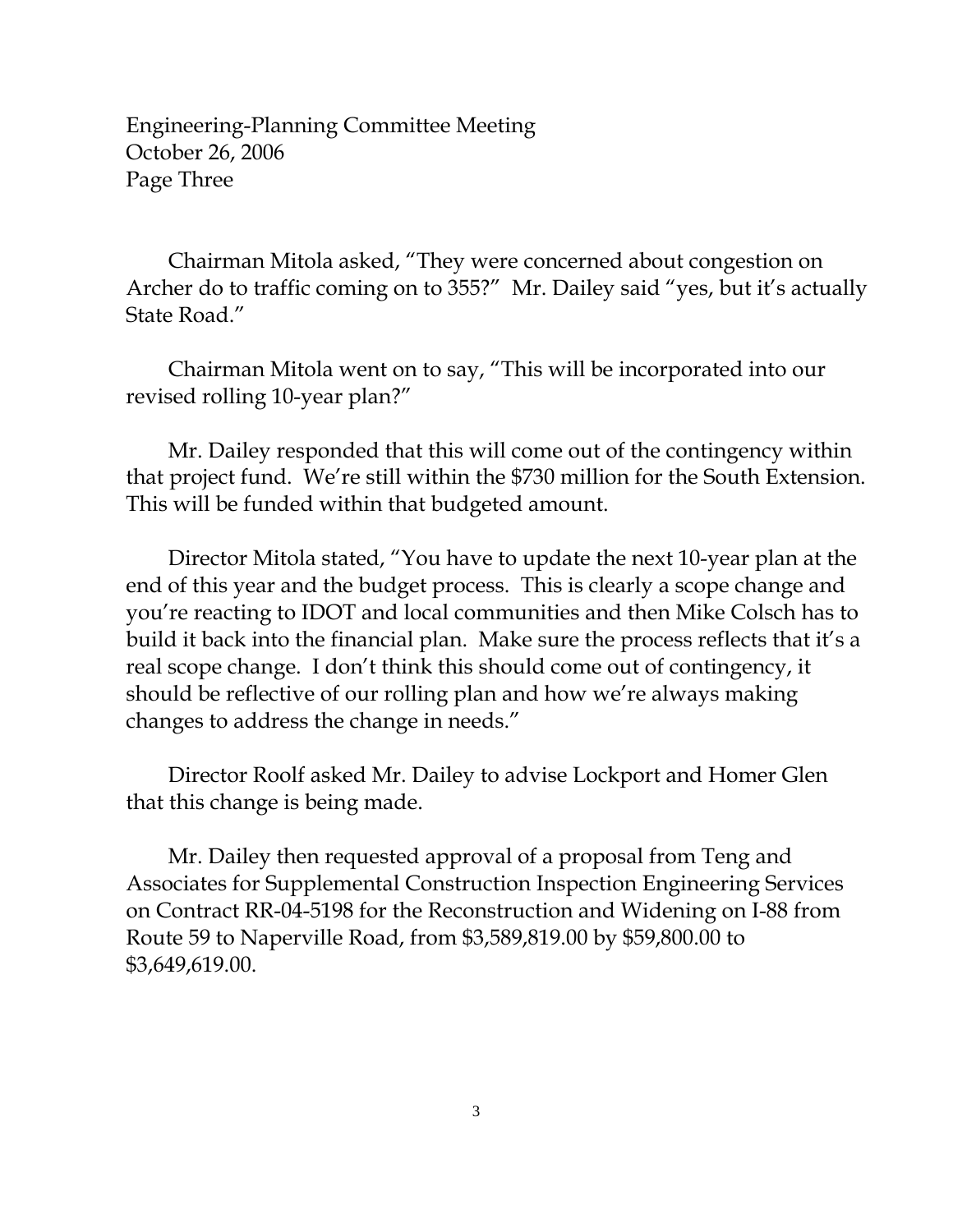Engineering-Planning Committee Meeting October 26, 2006 Page Four

 Director Materick stated that he was concerned about supplements coming in from consultants after the work is supposedly complete. There needs to be an effort to make sure that when we say a project is complete it really is.

 Chairman Mitola said staff should look at the supplements and see which ones are for scope changes that we have directed they make, or because of delays.

 Chairman Mitola called for a motion approving the proposals for Contract I-05-7513 and Contract RR-04-5198. Director Roolf moved for approval; seconded by Director Harris.

 Chairman Mitola called for a voice vote, and there being "Ayes" and no "Nays", declared the motion carried.

 Mr. Dailey then requested approval of the Release of Retainage on Contract I-05-5315 to Plote Construction, Inc. in the amount of \$885,125.79 for Open Road tolling at Plaza 24 (Edens Spur I-94), Plaza 73 (Army Trail Road I-355) and Plaza 89 (Boughton Road I-355) and the Partial Release of Retainage on Contract I-05-5336 to James McHugh Construction Company, in the amount of \$989,228.71 for Open Road Tolling on the Tri-State Tollway at Plaza 36 (82nd Street) and Plaza 39 (83rd Street).

 Chairman Mitola moved to approve the Release of Retainage on Contract I-05-5315 and the Partial Release of Retainage on Contract I-05- 5336; seconded by Director Harris.

 Chairman Mitola called for a voice vote, and there being "Ayes" and no "Nays", declared the motion carried. Director Roolf abstained from voting on these items.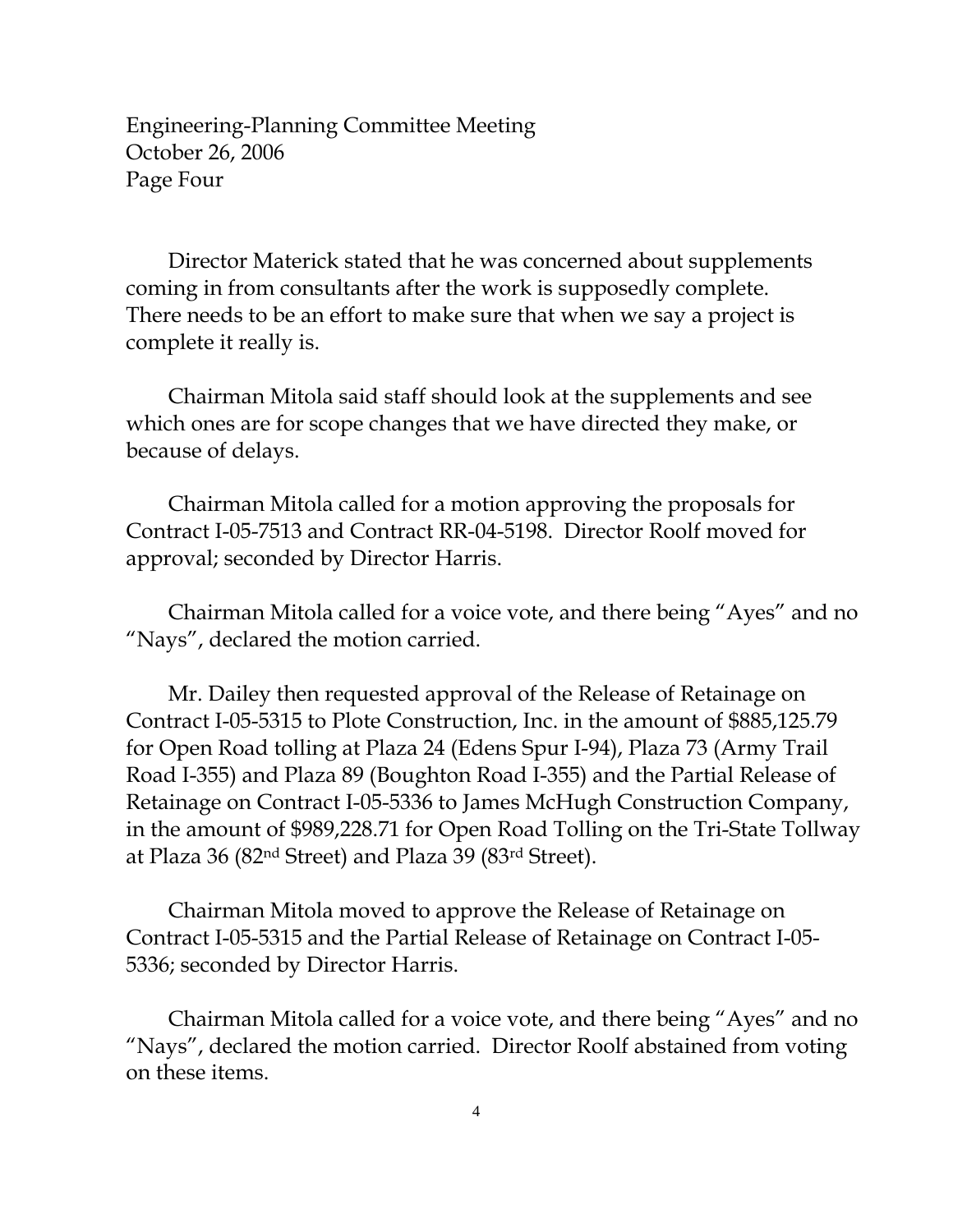Engineering-Planning Committee Meeting October 26, 2006 Page Five

Mr. Dailey then requested approval of the following:

 An Emergency Slab Settlement Repair on the Tri-State Tollway Bensenville Bridge, I-88 Bridge and other locations, to Uretek in the estimated amount of \$250,000.00.

 Permit EW-06-19 to Painters Union District Council #30 for permission to construct a 12 inch restricted storm water outlet to the Tollway drainage system on the Reagan Memorial Tollway, Mile Post 115.8. Fee will be \$7,500.00.

 Permit TS-06-20 to Mega Development Group, LLC for permission to install a 24" diameter storm sewer connection to an existing 72" drainage structure located on the Tri-State Tollway at Mile Post 52.2. Fee will be \$7,500.00.

 Permit TS-06-21 to MIDLOTHIAN Park District for permission to allow an existing scoreboard to remain in place on the Tri-State Tollway west of Kedzie Avenue, Mile Post 9.0. Fee is not required.

 Permit TS-06-22 to MCI Metro Access Transmission Services, LLC for permission to install a fiber optic cable crossing under and across the Tri-State Tollway parallel to 88th Avenue (Cork Avenue), Mile Post 20.3. Fee will be \$1,000.00.

 Chairman Mitola called for a motion approving the Permits and the Emergency Slab Repair. Director Harris moved for approval; seconded by Chairman Mitola.